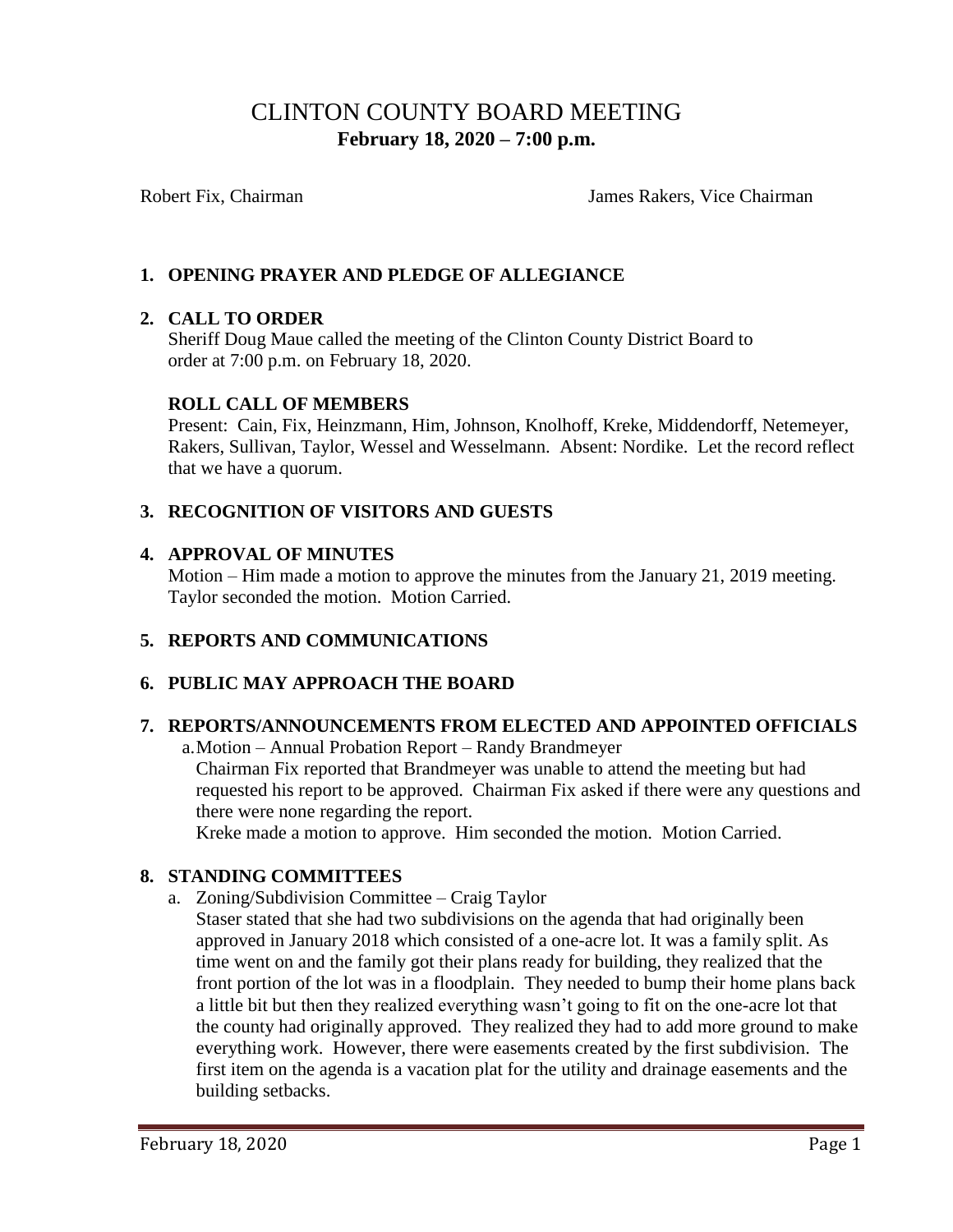- i. Motion to Approve Vacation Plat of Utility  $&$  Drainage Easements and Building Setbacks of Don Tebbe's First Subdivision - St Rose Heinzmann made a motion for a roll call vote. Taylor seconded the motion. Cain (Yes); Heinzmann (Yes); Him (Yes); Johnson (Yes); Knolhoff (Yes); Kreke (Yes); Middendorff (Yes); Netemeyer (Yes); Nordike (Absent); Rakers (Yes); Sullivan (Yes); Taylor (Yes); Wessel (Yes); Wesselmann (Present). Motion Carried 12-0. Staser stated that the next motion is to approve a two-acre lot versus the one-acre lot that was approved back in January 2018. This will allow them to build out of the floodplain and to fit their site plan within these two acres.
	- ii. Motion to Approve Final Plat Don Tebbe's Second Subdivision St. Rose Township Sullivan made a motion for a roll call vote. Taylor seconded the motion. Cain (Yes); Heinzmann (Yes); Him (Yes); Johnson (Yes); Knolhoff (Yes); Kreke (Yes); Middendorff (Yes); Netemeyer (Yes); Nordike (Absent); Rakers (Yes); Sullivan (Yes); Taylor (Yes); Wessel (Yes); Wesselmann (Present). Motion Carried 12-0.

Staser mentioned that Jay Donnelly resigned effective January 31, 2020. As of February 1, she has started managing the addressing and enterprise zone applications. She has been very busy. She stated all emails and phone calls regarding these items are now being directed to her.

- b. Economic Development/Enterprise Zone Keith Nordike No Report.
- c. Tourism Committee Matt Cain No Report. Cain just mentioned that the next meeting will be March 2 at 5:00 p.m.
- d. Environmental Concerns/Unincorporated/Solid Waste Nelson Heinzmann No Report.
- e. Assessment Committee Bryan Wessel
	- Wessel reported that the appeal deadline was January 13. There were 510 appeals by all the townships. The Board of Review is receiving appeals and currently has eight days of appeal hearings set. The county has received a tentative state multiplier of .9751%. There was an instructional meeting held on February 5 at 4:30. The 2020 Senior Homestead Assessment Freeze and Disabled Persons and Disabled Veterans were sent out on January 24. The 2020 certificates of tax-exempt status were sent out on January 21. Sidwell was on site January 28-29 and did their assessment with all the office. Their report is due in three to four weeks. The next meeting is scheduled for March 2 at 6:30 p.m.
- f. Insurance/ICIT Larry Johnson
	- 1. Johnson reported that the health insurance costs for the second month of the new fiscal year without reimbursements, were \$296,409.20, which is \$46,409.20 over budget or 18.6 percent over budget. With reimbursements, the costs were \$242,514.36, which is \$7,485.64 under budget or 3 percent under budget. The 025 Liability Fund has a balance of \$691,090.51 which is an increase of \$100.45 from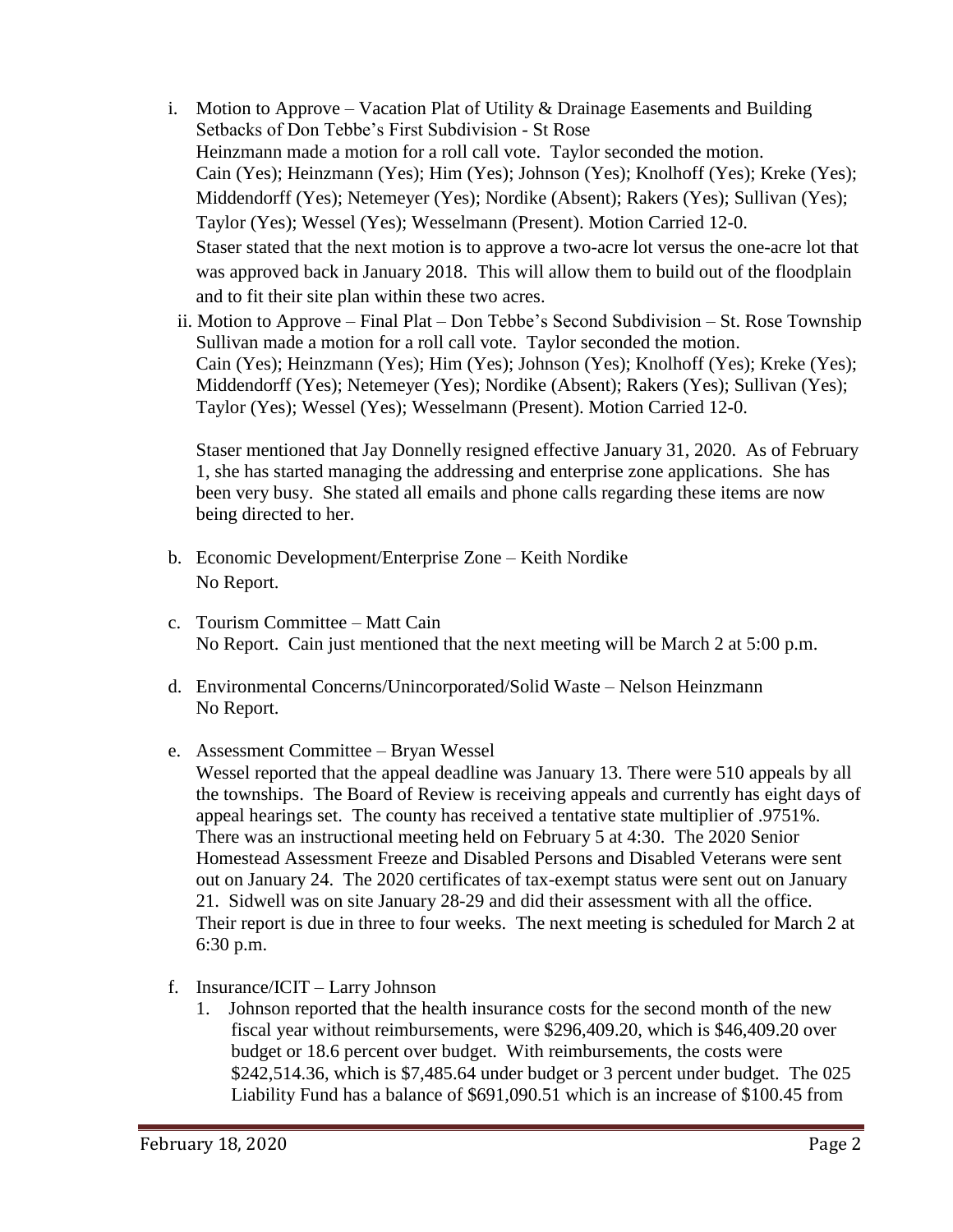last month. The 016 Worker's Compensation Fund has a balance of \$291,638.33 which is an increase of \$30.87 from last month.

- 2. Johnson reported that the committee discussed the TrueX and Sharx plans. They are both active now. Johnson reported they had a few small hiccups but everything is going smoothly now.
- g. Facilities Committee Brad Knolhoff

Knolhoff said the committee met with Tim Fuehne, Head of Maintenance, and asked him to look at potential cost savings with contractors we use frequently. Tim agreed to do this. Deb Wesselmann put together a landscape design, bid sheet and specs that we can use to put the landscaping out for bids. We will put it out for bid in the local newspapers and out on the county website. Hope to have something to report in April. Knolhoff attended the Board of Health meeting in February. The Board of Health wants to consider building again but will go back to the initial stage and go back to the "drawing board" so to speak to determine what is really needed in the design. The next meeting in March won't be on the regularly scheduled date but later in the month and everyone will be notified through email. State's Attorney, Hudspeth, stated he would help in any way he could with the landscape bid. He wanted to make sure there was something included for maintenance of the landscape in whatever contract is accepted. Johnson asked how we are going to develop building plans. Knolhoff said we really have a new board of health since the original proposal. The board needs to determine what services we really want or need to offer to residents. It will probably be next year before anything is really moved on.

### h. Animal Control/County Farm Committee – Craig Taylor

Taylor reported that the committee is looking at a new furnace; either a min-split or a regular hanging furnace for the animal control shelter. Prices came in pretty high for a mini-split so they voted to go with a blue-flame heater for \$975. Twenty-seven dogs were taken in with fourteen reclaimed and six went to rescue groups with four adopted out by animal control. Twenty-six cats were taken in with three going to rescue groups and one reclaimed. There were six spay and neuter cases and three bite cases. Don made some changes to the area where the cats were housed so they would have more room to run around. They also had an inspection from the Department of Agriculture. There were no violations and we have maintained that record now for fourteen years in a row. Wesselmann asked if in the area where Don made the changes for the cats if the cats were in contact with one another. Taylor said only the female cats had contact with each other. Wesselmann said they shouldn't be in contact with each other because of feline leukemia. Netemeyer stated he talked with the manager of animal control and the tax we voted on last month is just for house cats and not for cats roaming on a farm. Taylor stated he received a phone call from the city of Vandalia this morning and they stated that Fayette County would no longer pick up animals. They were inquiring as to whether we would be interested in helping them with this. He stated that they could discuss this at the next animal control meeting to see if there would be any interest in assisting them. Wesselmann stated that we don't have enough room for the animals we pick up from our own county without taking on any other county's animals. Taylor didn't feel that we would be able to help them but had wanted it to be discussed.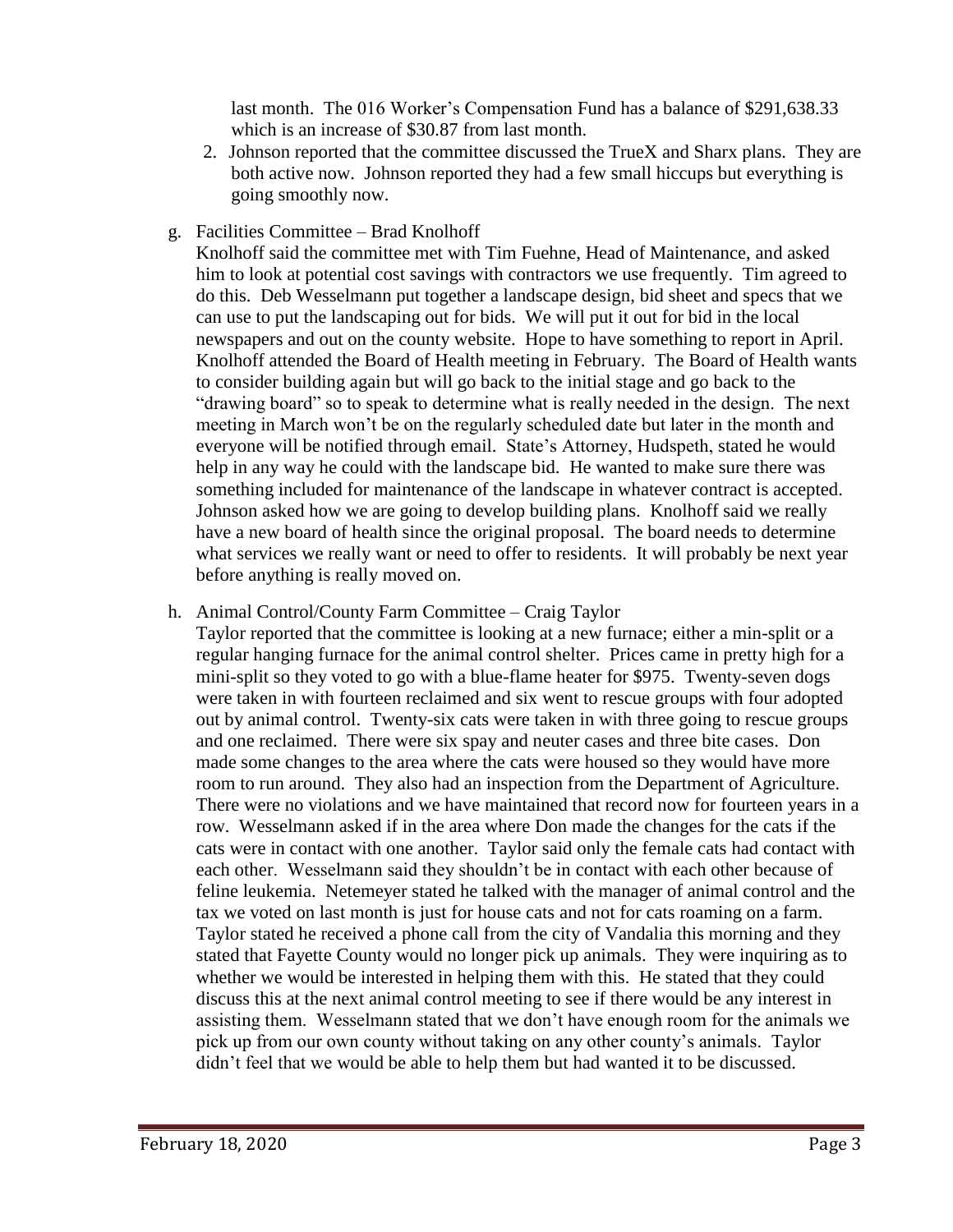- i. Education Committee Rafael Him No Report.
- j. Veterans Committee Bob Netemeyer No Report.
- k. Finance/Health/Revolving Loan Committee/General Services/Judiciary Jim Rakers
	- 1. Treasurer's Monthly Report Denise Trame Trame reported that gaming collected for the month of December was \$4,770.48.
		- i. Motion Approval of Monthly Budget and Financial Report Wessel made a motion to approve the report. Rakers seconded the motion. Motion Carried.

Rakers stated that the committee listened to a presentation by Terry Shoufler with Espy Services. They audit all your telecommunications as to what your vendors are charging you. You don't pay them anything unless they find a mistake; then they take 50% of the cost of the mistake as pay for their services. In their contract they would go back two years auditing the payouts to the vendors and it would also include the upcoming two years. The committee decided to have the State's Attorney review the contract. If he rules the contract is fine the committee will vote on approving the contract at the next finance meeting.

- l. Law Enforcement/EMA/Welfare/Safety/Liquor Jim Sullivan Maue gave a report on 911 numbers. He stated that in 2019, the Sheriff's office received 9,811 total 911 calls which is about 27 calls per day. These numbers were up a little from 2018. The busiest time for calls is between 5:00 and 6:00 p.m. when everyone is heading home. Maue also stated that back in October he nominated Ken McElroy and Dennis Perez for the SIPCA and SILEC award. They received a lifesaving award in February 2020 from an incident that occurred in March 2019. At that time, they received a call for an unwanted male person outside a home in Shattuc. The person tried to end his life but they rescued him and started CPR and revived him.
- m. Road and Bridge Committee Bryan Wessel
	- 1. Monthly County Engineer Report Dan Behrens Behrens spoke about the first item on the agenda. They are going to resurface Beckemeyer-Bartelso Road this year. They will also resurface Stolletown Road between the two Route 50 highways. Beckemeyer/Bartelso Road is a federally funded project worth about \$1.25 million which is funded 80 Federal/20 local match. Federal would be about \$1 million and \$250,000 match. Wesselmann wanted to know if they were going to widen the Beckemeyer/Bartelso Road to include bike paths. Behrens stated that they were not; this is just a resurfacing program to maintain the road. What she was asking for would require buying right-of-ways and would really increase the cost of the project.
		- i. Motion Motion Resolution to Appropriate the 20% Local Match for Resurfacing County Highway 6 (Bartelso Road) Sullivan made a motion for a roll call vote. Middendorff seconded the motion. Cain (Yes); Heinzmann (Yes); Him (Yes); Johnson (Yes); Knolhoff (Yes);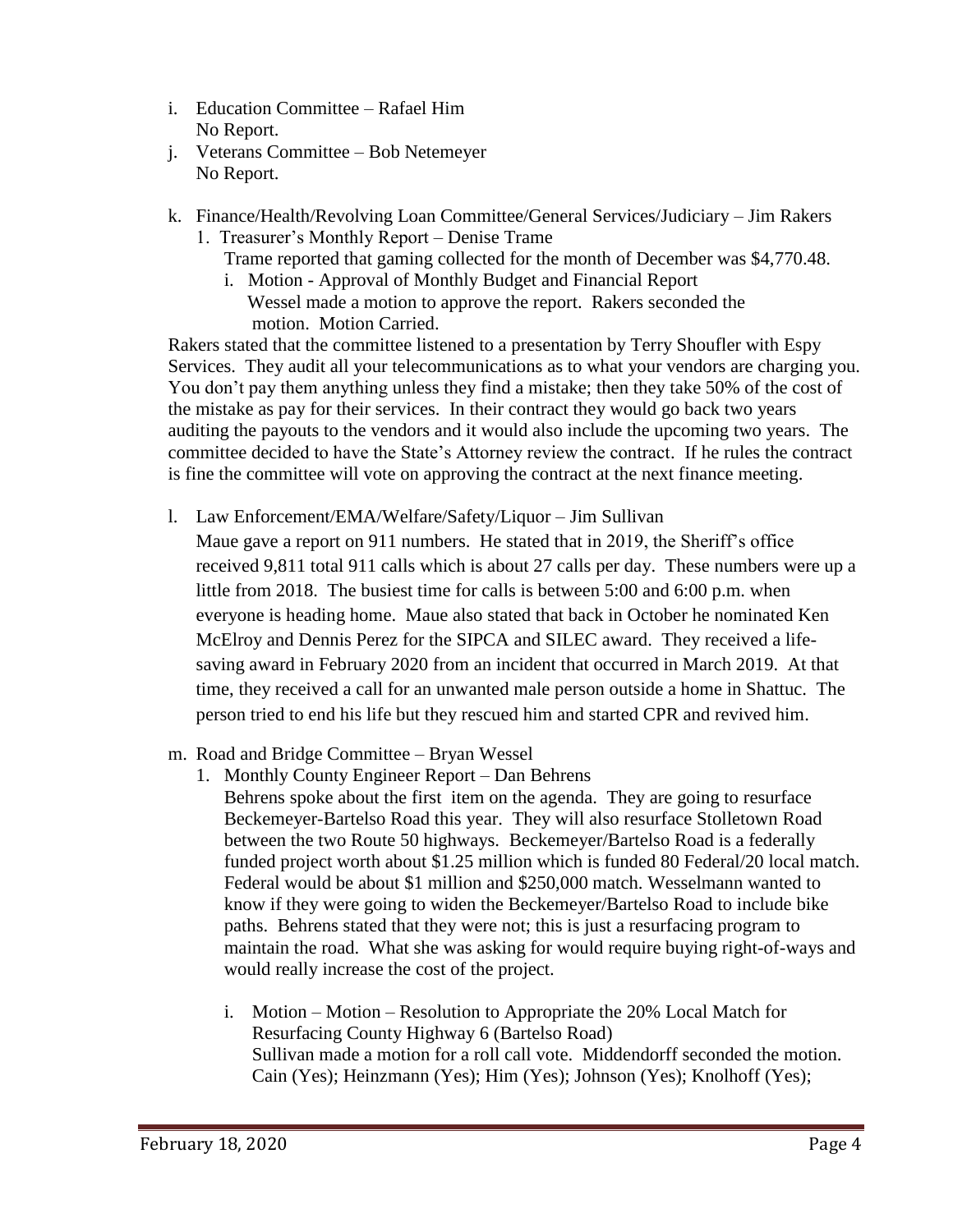Kreke (Yes); Middendorff (Yes); Netemeyer (Yes); Nordike (Absent); Rakers (Yes); Sullivan (Yes); Taylor (Yes); Wessel (Yes); Wesselmann (Yes). Motion Carried 13-0.

ii Motion – Approval of a Local Public Agency Agreement for Federal Participation

Taylor made a motion for a roll call vote. Wessel seconded the motion. Cain (Yes); Heinzmann (Yes); Him (Yes); Johnson (Yes); Knolhoff (Yes); Kreke (Yes); Middendorff (Yes); Netemeyer (Yes); Nordike (Absent); Rakers (Yes); Sullivan (Yes); Taylor (Yes); Wessel (Yes); Wesselmann (Yes). Motion Carried 13-0.

Behrens stated that that the state requires permission from the county to do traffic control underneath the bridges, close lanes down, and do modifications to the median. This should take place this summer but they don't have an exact date. This is right south of hospital on Jamestown Road or North Walnut Street.

- iii. Motion Resolution to Approve a Letter of Understanding with IDOT to Permit Painting of the US Route 50 Bridges over County Highway 11 Knolhoff made a motion for a roll call vote. Rakers seconded the motion. Cain (Yes); Heinzmann (Yes); Him (Yes); Johnson (Yes); Knolhoff (Yes); Kreke (Yes); Middendorff (Yes); Netemeyer (Yes); Nordike (Absent); Rakers (Yes); Sullivan (Yes); Taylor (Yes); Wessel (Yes); Wesselmann (Yes). Motion Carried 13-0.
- n. Personnel/Labor Committee Mike Kreke
	- i. Motion to Approve Letter of Resignation for Bev Krieger Kreke made a motion to approve. Wessel seconded the motion. Cain (Yes); Heinzmann (Yes); Him (Yes); Johnson (Yes); Knolhoff (Yes); Kreke (Yes); Middendorff (Yes); Netemeyer (Yes); Nordike (Absent); Rakers (Yes); Sullivan (Yes); Taylor (Yes); Wessel (Yes); Wesselmann (Yes). Motion Carried 13-0. Kreke also reported that on February 20 they would begin negotiations with the county engineer and technicians.

# **10. SPECIAL COMMITTEES**

- a. 708 Mental Health Board/Area Agency on Aging Rafael Him Him stated they met on January 29. All bills were in order. The committee went over the new reimbursement forms and applications.
- b. County Health Rafael Him
	- 1. Motion to Approve Health Department Monthly Report Him made a motion to approve the report. Netemeyer seconded the motion. Motion Carried. Him stated they had their meeting on February 4 and they discussed their strategic plan. There was also discussion regarding a new county health building. The committee voted and approved for Sean Eiffert to stay on another year as administrator. The next meeting will be March 17.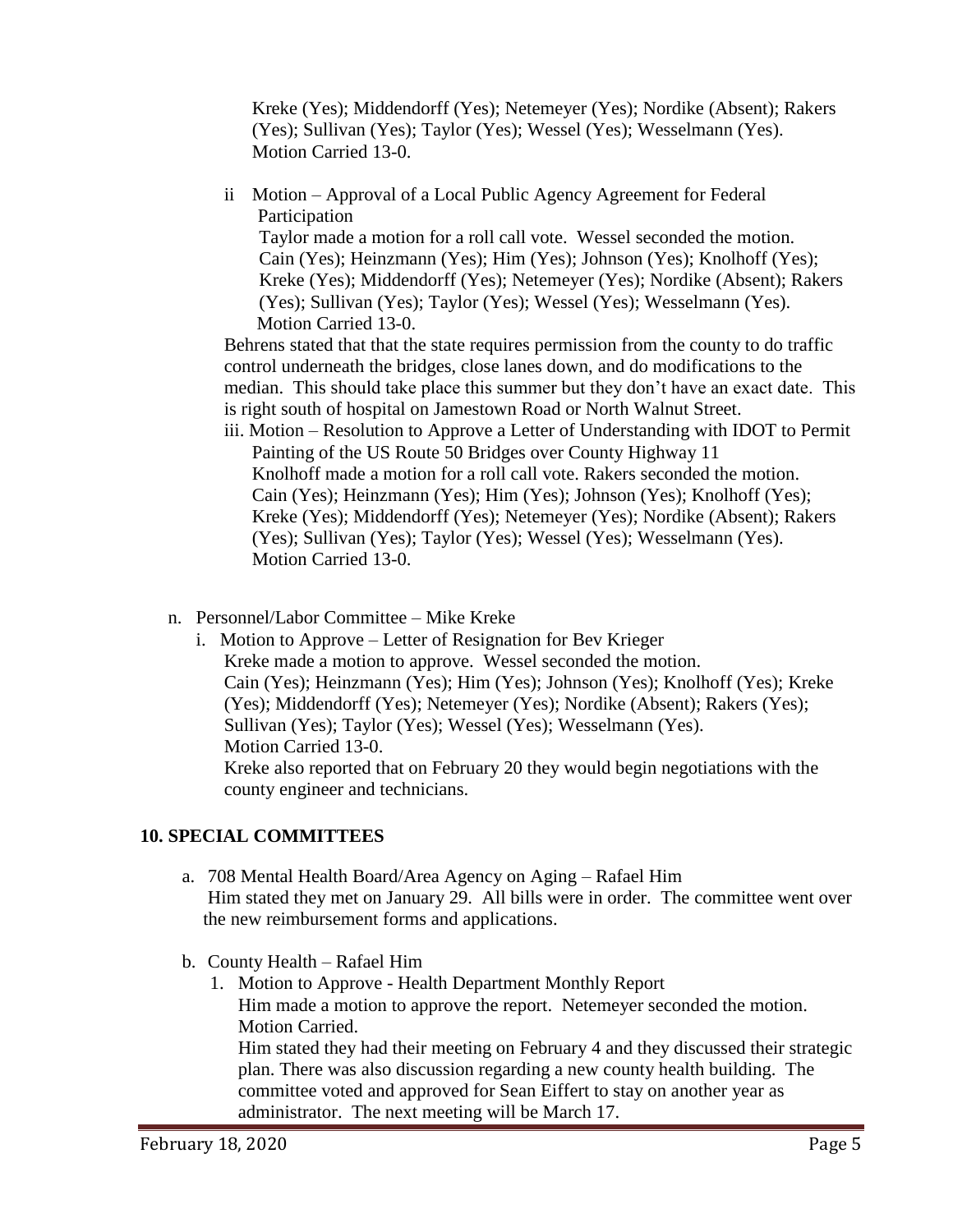- c. GIS Committee Craig Taylor No Report.
- d. 911 Committee Mike Kreke Kreke reported that the NexGen grant was discussed. There is 9 million in the program with 61 applicants. It appears that our odds are fairly good.
- e. Technology Support Rafael Him No Report.
- f. UCCI Jim Sullivan

Sullivan reported that the January meeting was very productive. Sullivan had copies made of 2020 Adult Use of Cannibas in Illinois. If anyone wants a copy, please see him. UCCI is having a two-day seminar on February 25 and 26.

### **11. APPROVAL OF ACCOUNTS PAYABLE**

Rakers made a motion for a roll call vote for approval of accounts payable. Him seconded the motion.

 Cain (Yes); Heinzmann (Yes); Him (Yes); Johnson (Yes); Knolhoff (Yes); Kreke (No); Middendorff (No); Netemeyer (No); Nordike (Absent); Rakers (Yes); Sullivan (Yes); Taylor (Yes); Wessel (Yes); Wesselmann (No). Motion Carried 9-4.

### **12. COMMUNICATIONS AND PETITIONS**

Wesselmann stated she had received questions about all the littering in Clinton County. She wanted to know what kind of laws we have against littering in Clinton County and what they were. Sheriff Maue stated that there are laws against littering. State's Attorney Hudspeth stated there are ordinances and state laws. This type of infraction is usually handled through ordinance violations and if it is done by a roadway then it would be a state citation. Wesselmann wanted to know how we create more public awareness regarding the penalties for littering. She asked if a press release could be done. Hudspeth stated that she just did this. They realize it's a problem but you have to catch the person.

Knolhoff stated he heard the other day about a new law that every employee in Illinois has to have sexual harassment training and it might be an annual training. He just wanted everyone to be aware of this. Fix stated that we did have this training a couple years ago. Hudspeth said we would check into this further to see if there is any further training that needs to be done.

# **13. UNFINISHED BUSINESS**

Middendorff again asked to submit to a committee the composition of the board and consider reducing the number of members on the Clinton County Board. Fix said we would take this under advisement.

# **14. MISCELLANEOUS BUSINESS**